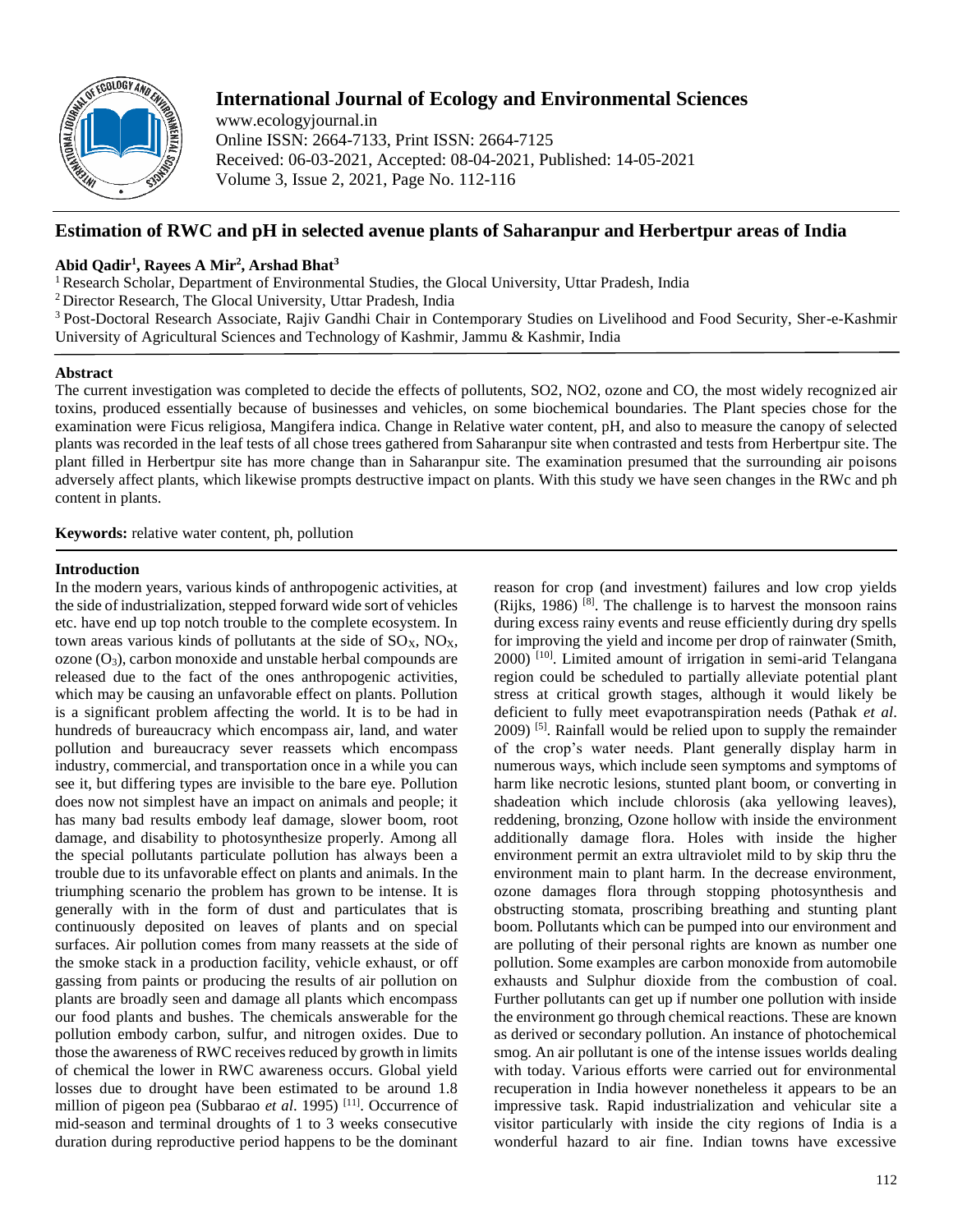emission of air pollution, that's degrading the ambient air fine day through day. The degradation of air fine is a chief surroundings trouble that influences many city and business sites and the encompassing areas worldwide. The corruption of air fine is a central environmental factors inconvenience that impacts numerous city and business destinations and the incorporating regions around the world. Unfavorable impacts of residue and other air toxins on plants with decrease in photosynthetic shades and yield have been appeared by changed laborers in various harvests (Lerman 1972)<sup>[3]</sup>. The view of Uzma Younis *et al.*, demonstrated adaptations of residue affidavit on plant outline and such forms passed off due to numerous components like shape, shape and length of plant leaf. Air pollutants has extreme outcomes at the human health. Depending on the extent of publicity and the form of pollutant inhaled, those outcomes can vary, starting from easy signs like coughing and the infection of the breathing tract to acute situations like bronchial allergies and continual lung disease. According to a gauge, dust poisons include around 40% of absolute air contamination issue in India (Chauhan and Sanjeev, 2008) [1] . Although, a big amount of wood and shrubs had been identified and used as dust filters to check the developing town dust pollution degree. Plants provide a huge leaf area for impingement, absorption and accumulation of air pollutants to reduce the pollutant degree with within the air, with a severe extent for one of a kind species. The use of vegetation for air pollution has prolonged been installed as vegetation are the initial acceptors of air pollution. Leaf has small pores on its floor referred to as stomata. They are minute and assist in taking CO2 and freeing O2, and permit water vapors out with inside the procedure of transpiration. Airborne debris come to a decision the floor of leaves and do now no longer input the stomata in place of come to a decision the floor of leaf. The debris at the pinnacle floor of the leaves will particularly be from the settling of coarse debris and dust facilitated via way of means of sticky floor texture presence of great veins on leaf Because settled debris are by and large huge ones, the ones located at the pinnacle floor may be by and large huge. Most of the plants gift have sticky substance gift on their leaves which assist them in taking pictures the debris and come to a decision their floor. Prajapati and Tripathi (2008) [6] whilst studying the dust interception overall performance and impact of dust deposition on biochemical parameters of leaf of some determined on tree species alongside with Ficus religiosa, Ficus bengalensis, Mangifera indica, Dalbergia sissoo, Psidium guajava and Dendrocalamus strictus positioned maximum dust interception on the leaves of Dalbergia sissoo and least stated that dust impairs visibility and the particulate dust falling on leaves can also cause foliar injuries, bargain in yield, exchange in photosynthesis and transpiration etc. Satao *et al*., (1993) [9] furthermore articulated decreased productiveness and attention to chlorophyll in amount of vegetation in view of concrete residue. Impact of particulate depend on vegetation can be identified with the rebate in gentle needed for photosynthesis and a blast in leaf temperature as a result of changed floor optical homes. Changes in strength exchange are more noteworthy fundamental than the dissemination of gases into and out of leaves that is spurred with the guide of utilizing dust burden, shading and molecule length. Soluble residue substances may likewise furthermore intention leaf floor harm even as various substances can be taken up all through the fingernail skin.

Chukwu  $(2012)$  <sup>[2]</sup> studied the effect of cement dust on Chromolaena odorata and Manihot esculenta round a cement manufacturing unit in Nigeria and said that the climate situations and region of plant life from the supply of dust emission stimulated the distribution of the He in addition mentioned that plant life skilled greater damages throughout the dry season than the wet. Amal *et al*., (2011) investigated the ecological consequences of particulate pollutants from a cement manufacturing unit at the plant life, effects display on apparent lower in plant Annual species have been determined to be extra touchy to cement dust pollutants as all of them did not persist in quite disturbed sites. The few seeds of the affected people appeared to be extra fertile and attained better germination percent and exhibited hardening in opposition to drought pressure.

Indian cities are facing serious problems of airborne particulate matter (Agarwal *et al*., 1999). Agricultural activities and vehicular traffi c may generate local dust concentrations close to the source that exceed environmental guideline values (Leys et

al., 1998; Manins *et al.*, 2001).  $\Box$  e deposition of gaseous pollutants and particulate matter and their interception are greater in woodlands than in shorter vegetation (Fowler *et al*., 1989; Bunzl *et al*., 1989). It has been established that leaves and exposed parts of a plant generally act as persistent absorbers in a polluted environment (Samal and Santra, 2002).

## **Objectives of the Study**

The study is based on the following objectives;

- Estimation of RWC of selected plants.
- **Estimation of pH.**
- To measure the canopy of selected plants.

# **Methodology**

# **Saharanpur**

Saharanpur area is the northern locale of Uttar Pradesh realm, India. Lining the territories of Haryana, Himachal Pradesh and Uttarakhand, and close to the lower regions of Shivalik range. It lies in the northern a piece of the Doab location.It is ordinarily an agrarian district. The locale central command are Saharanpur town and it has a place with Saharanpur Division. Other primary urban communities are Behat, Deoband and Rampur Maniharan. During the hour of Shamsud Din Iltutmish (1211-1236), the areas have become a segment of the Delhi Sultanate. By then limit of the area stayed ensured with woodlands and Marshland, by means of which the Paondhor, Dhamola and Ganda Nala waterways streamed. Saharanpur is put at 29.970N 77.550E, roughly a hundred thirty km (81mi) south-southeast from Chandigarh and hundred and seventy km (110mi) north-upper east from Delhi. It has a middle rise of 284 meters (932 ft). As per the registration the Saharanpur region had a general population of 3,466,382, pretty much indistinguishable from the condition of panama or the United States realm of Connecticut. This offers it a rating of 92nd in India out of in general of 640. The area has a general population thickness of 939 populaces in sync with rectangular kilometer (2,430/sq mi). Its general population blast charge in the course of the most recent decade 2001-2011 changed into 19.59%. Saharanpur has an intercourse proportion of 887 women for every 1,000 grown-up guys and an education charge of 72.03%. At the hour of 2011 statistics of India, 80.90% of the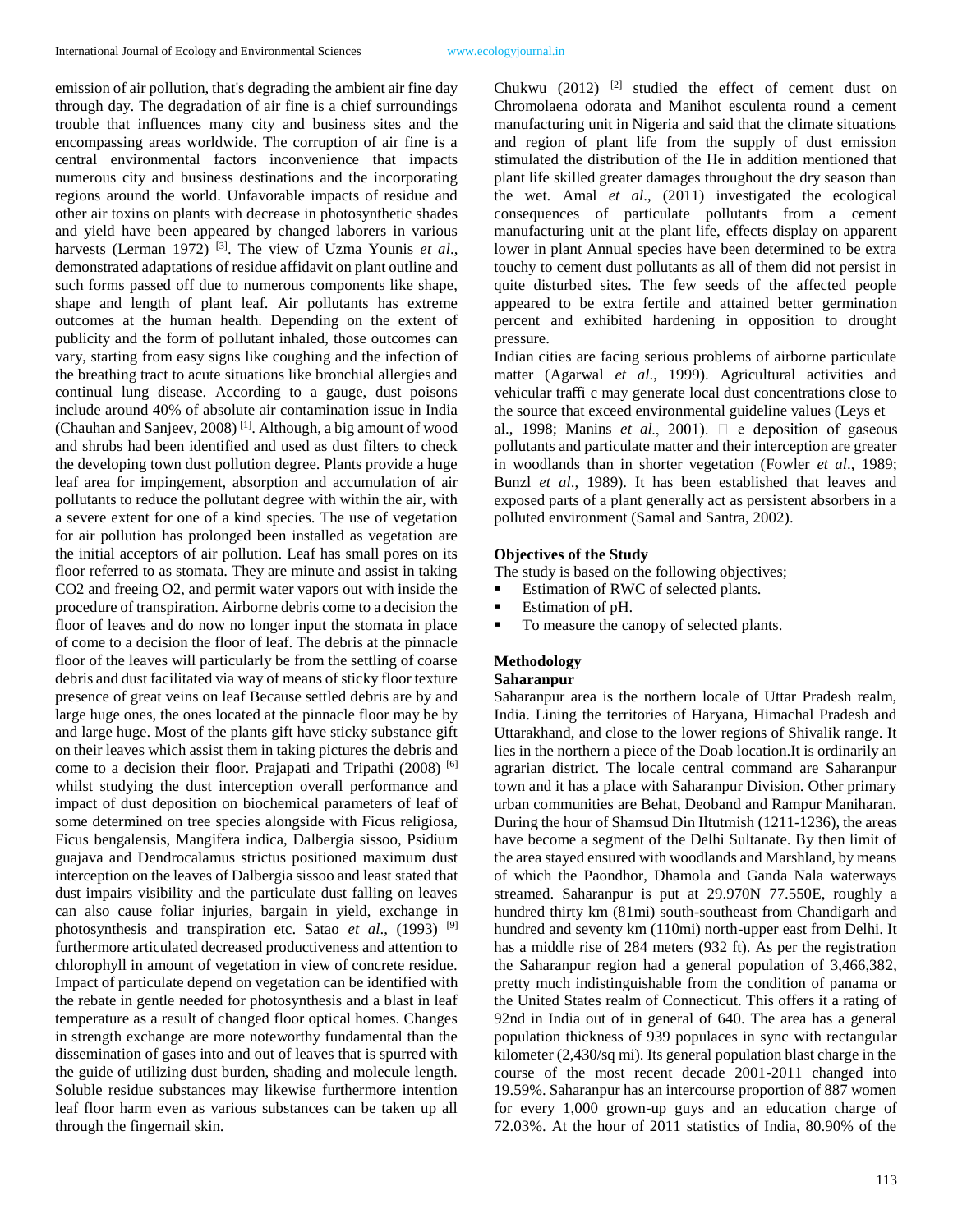general population of the region communicated in Hindi and 18.57% Urdu as their first language (fig.1).

#### **Herbertpur**

Herbertpur is a city and a nagar panchayat in Dehradun area with inside the Indian realm of Uttarakhand. It is set at the monetary foundation of stream Asan and the call of the area is at the call of Sir Herbert the vintage call of herbertpur is chuodpur. It is put at 30.450N 77.730E. It has a middle rise of 427 meters (1,401 feet). It is staggering area in among Shivalik and Himalayas range. There are numerous spots near this area, for example. Asan Barrage, Rampur Mandi, Dakpather, Kattapatthar, and a home grown pool (Bawri), Kalsi and others.

Starting at 2011 India statistics, herbertpur had a general population of 9242. Guys address 53% of the general population and women 47%. Herbertpur has a middle proficiency charge of 69%, better than the countrywide regular of 59.5%: male education is 75%, and young lady education is 63%. In herbertpur, 13% of the general population is under 6 years old.

Herbertpur is a top notch spot to go to in light of the fact that it has shocking areas like DakPather and KattaPather. The closest Hill Station is Chakrata which is set 45 km from Herbertpur. Herbertpur homes the DakkPather Dam. It is in close to Paunta Sahib and Dehradun. NHW passes through Vikasnagar. It finishes in Yamunotri (fig. 2).

### **Site Selection**

On the idea of excessive site visitor's zone, excessive dust generating supply and plant variety following sites had been decided on:

- Site-1 Herbertpur (Dehradun)
- Site-2 Saharanpur city (Uttar Pradesh)

#### **Site 1**

• Herbertpur is a city and a nagar panchayat in Dehradun district with inside the Indian country of Uttarakhand. It is positioned at the financial institution of river Asan and the call of the vicinity is at the call of Sir Herbert the antique call of herbertpur is chuodpur. It is positioned at 30.450N It has a median elevation of 427 meters (1,401 feet). NHW passes thru Vikasnagar. It ends in Yamunotri. There is large site visitors rush on this region because of Chandigarh Dehradun toll road heaps of cars are strolling on this region everywhere in the day.

#### **Site 2**

Saharanpur city (district) is the north maximum a part of Uttar Pradesh, India and is near the foothills of Shivalik range. It lies in the northern a part of Doab region. It is often an agricultural region. Saharanpur is locatedat 29.970N 77.550E, approximately a hundred thirty km southsoutheast from Chandigarh and a hundred and seventy km north-northeast from Delhi. It has a median elevation of 284 meters. It is fantastically polluted and densely populated because of the human beings dwelling there. There are considerable numbers of factories there which might be the motive of pollutants there. The motion of site visitors is so excessive this is reasons surroundings polluted there and additionally via way of means of creation sports pollutants degree additionally increases.

# **Relative Water Content**

The glowing plant lives were straight away taken to the laboratory for strength of mind of the leaf glowing weight so that it will lessen water loss. Leaf samples were weighted straight away on a weighing balance to benefit the glowing weight (FW). The leaves were then immersed in water for 24 h (overnight), blotted dry with Whatman clean out paper and weighted to benefit the turgid weight (TW). The leaves were in the end dried in an oven for 48 h at 700c and reweighed on the weighing balance to benefit the dry weight (DW). RWC turn out to be calculated the use of the additives as described with the useful resource of the usage of Singh (1977) below.

$$
RWC = \frac{FW - DW}{TW - DW} \times 100
$$

 $FW =$  Fresh weight  $DW = Dry$  weight  $TW = Turgid weight$ 

# **Result and Discussion**

#### **Estimation of Relative Water Content (RWC)**

RWC of a leaf is the water discovered in its own circle of relatives to its turgidity. High water content material fabric interior plant body lets in to keep its physiological balance beneath pressure conditions which include exposure to air pollution at the same time as the transpiration expenses are generally excessive. It additionally serves as a trademark of drought resistance in plants. Due to the air pollutants there's discount in transpiration price and harm to the leaf engine that attracts water up from the roots (1-2% of the total). Consequently, the vegetation neither supply minerals nor cool the leaf. Reduction in relative water content material fabric plant species is due to impact of pollutants on transpiration fee in leaves (Swami  $et$   $al$ ,  $(2004)$ <sup>[12]</sup>. The most rate of not unusual place water content material fabric will become determined for Ficus religiosa. While the least water content material become located for Mangifera indica. Growths of RWC in become located at some stage in path of study. RWC is better in the monsoon season. RWC at some stage in wet season low in wintry weather and least in summer time season, plants with excessive relative water content material below circumstance can be tolerant (table. 1).

**Table 1:** Showing average relative water content in sampled leaves

| <b>Plant species</b>   | R1    | R <sub>2</sub> | R3    | R4    |
|------------------------|-------|----------------|-------|-------|
| Mangifera indica       | 80.2% | 79.85%         | 89.1% | 86%   |
| <i>Ficus religiosa</i> | 91.3% | 82.35%         | 97.4% | 88.3% |

### **Determination of pH of Leaf Extract**

There are such a lot of elements controlling tolerance in plant life. Plants with decrease pH are greater susceptible, even as people with pH round 7 are greater tolerant. But in general statement maximum plant life confirmed acidic pH. The maximum vast extrade in leaf pH of the plant leaves from each site became located in Ficus religiosa. Similarly vast extrade is located in Mangifera indica. In monsoon, because of washing of leaves there has been least dust accumulation whereas, in iciness and summer time season dust accumulation is greater that could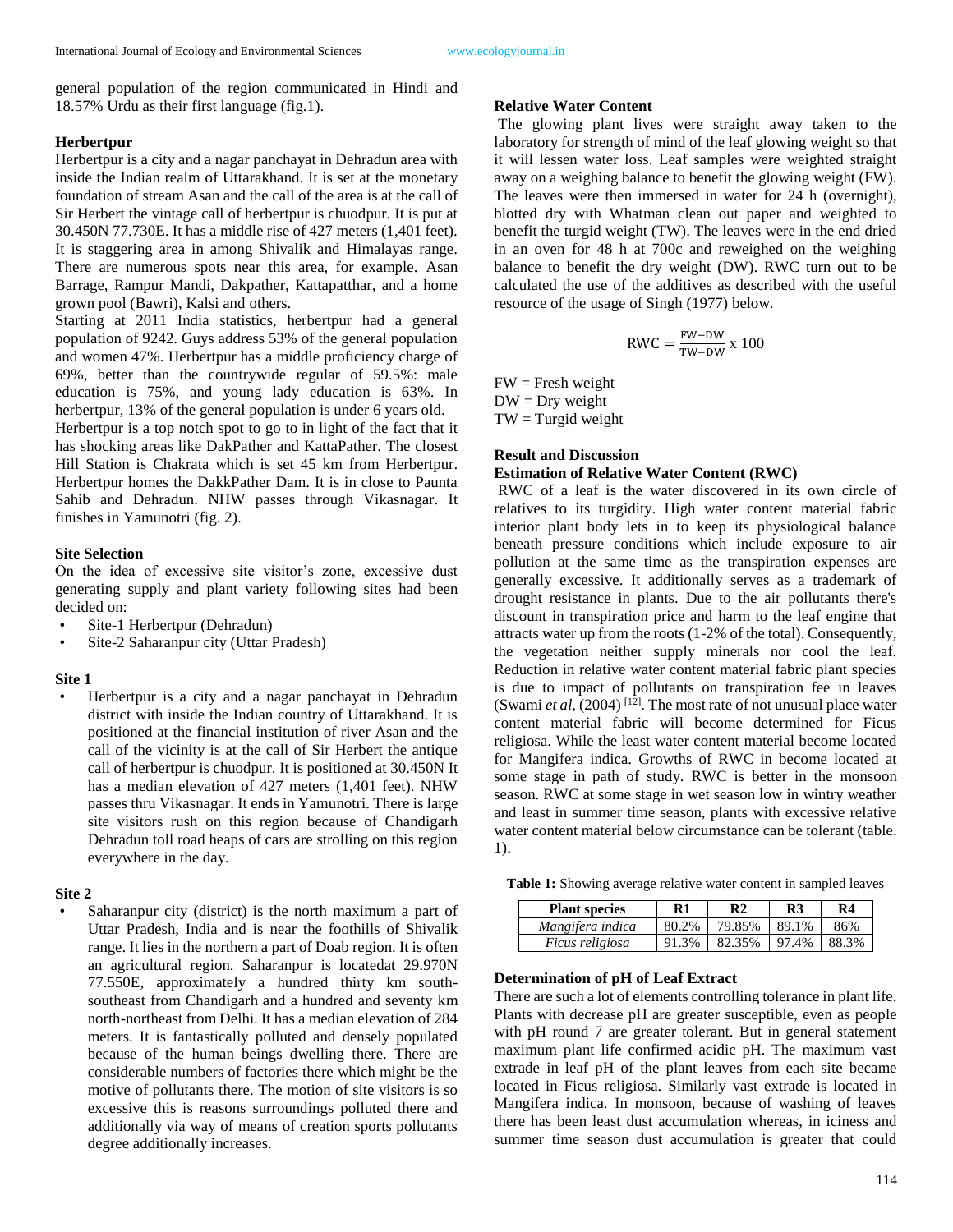purpose dust particle dissolution in mobileular sap and growing the pH (Singh and Verma 2007, Kumar and The extrade in leaf extract may affect the stomatal sensitivity due to the presence of SO2 and NO2 within the ambient air causing a extrade in pH of the leaf sap in the direction of acidic site (table2).

|  | Table 2: Showing pH content in sampled leaves |  |  |  |  |  |
|--|-----------------------------------------------|--|--|--|--|--|
|--|-----------------------------------------------|--|--|--|--|--|

| <b>Plant species</b>   |     | R <sub>2</sub> | R3  | R <sub>4</sub> |
|------------------------|-----|----------------|-----|----------------|
| Mangifera indica       | 6.4 | 6.0            | 6.1 | 5.8            |
| <i>Ficus religiosa</i> | 5.8 | 6.7            | 6.3 |                |

# **Measurement of canopy of selected plants at both sites**

The cover is the aboveground part of a plant network or crop, fashioned through the gathering of person plant crowns. In woodland ecology, cover additionally refers back to the higher layer or habitat zone, fashioned through mature tree crowns and together with different organic organisms (epiphytes, lianas, arboreal animals, Sometimes the time period cover is used to consult the volume of the outer layer of leaves of an person tree or institution of trees. Shade bushes usually have a dense cover

that blocks mild from decrease developing vegetation. The cover, which can be over one hundred feet (30 m) above the ground, is made from the overlapping branches and leaves of rainforest bushes. Scientists estimate that 60-ninety percentage of existence with inside the rainforest is located in the trees, making this the richest habitat for plant and animal life.

It became studied that the Ficus religiosa plant has extra cover than Mangifera indica tree in each the sites and might keep extra dust and extra animal species in it. In woodland region the vegetation with excessive cover can keep extra species in it and offers extra oxygen than the vegetation with much less cover identical is the case with Ficus religiosa plant it is able to deliver us excessive quantity of oxygen than Mangifera indica tree (3).

**Table 3:** Determination of canopy (in feet)

|                      | <b>Sites</b> |        |  |                                  |        |  |  |  |
|----------------------|--------------|--------|--|----------------------------------|--------|--|--|--|
| <b>Plant species</b> |              | Site 1 |  |                                  | Site 2 |  |  |  |
|                      | R1           |        |  | R2   R3   R4   R1   R2   R3   R4 |        |  |  |  |
| Mangifera indica     |              |        |  |                                  |        |  |  |  |
| Ficus religiosa      |              |        |  |                                  |        |  |  |  |



**Fig 1:** Dust deposition on Peepal plants at two different sites



**Fig 2:** Dust deposition on Mango plants at two different sites